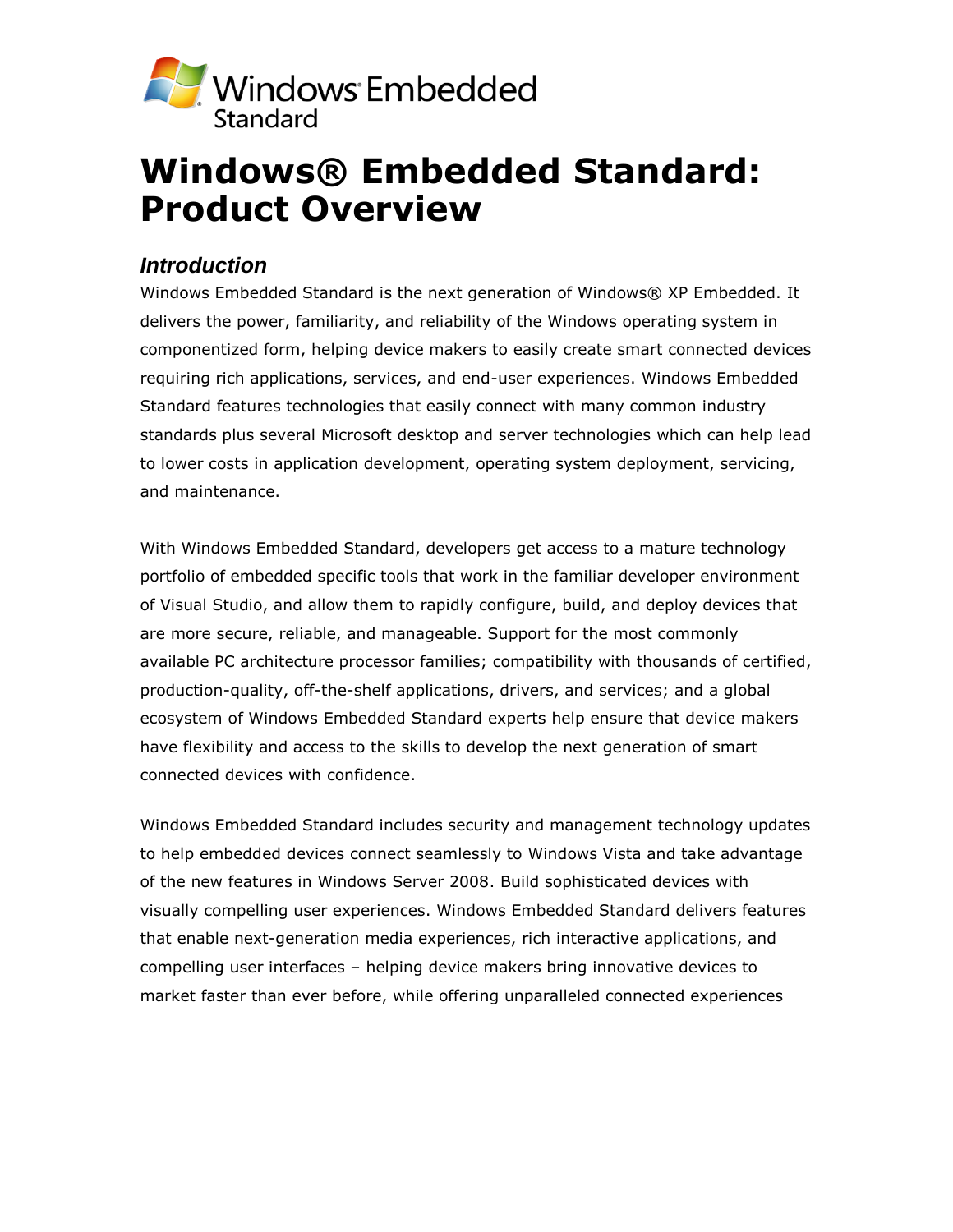

# *Windows Embedded Standard – Powerful Features*

Windows Embedded Standard is a componentized version of the Windows® XP Professional operating system that brings the rich feature set of Windows® to embedded devices. Choose from over 12,000 individual feature components based on Windows® binaries to achieve optimum functionality in a reduced footprint. The array of embedded-enabling features in Windows Embedded Standard help support embedded-specific device scenarios. Learn about the many features and technologies that make Windows Embedded Standard the ideal embedded operating system for your next device.

### **Latest Multimedia and Web Browsing:**

- o **Internet Explorer 7**: Comes with improved navigation and search, improved printing, and access to RSS feeds. Dynamic security protection provided by a robust new architecture, helps defend against malware and phishing. Windows Internet Explorer 7 also provides an improved platform for web development and manageability through support for CSS, RSS, and enterprise deployment and management.
- o **Windows Media™ Player 11**: Includes new media features designed to help manage libraries of digital music, photos, and videos. Windows Media Player 11 automatically converts media files — even protected audio and video files  $-$  to optimal quality for smart connected device.
- o **Microsoft Silverlight:** A cross-browser, cross-platform plug-in for delivering the next generation of media experiences and rich interactive applications (RIAs) for the Web that incorporate video, animation, interactivity and stunning user interfaces.
- o **DirectX® 9 (Direct3D®, DirectDraw®, and DirectPlay®):** Enables rich graphics such as 3-D and full color along with video, interactive music and surround sound.
- o **Television Technologies:** Supports both digital and analog television reception and display, digital video recording and includes a stream buffer engine which enables time shifting for video recording.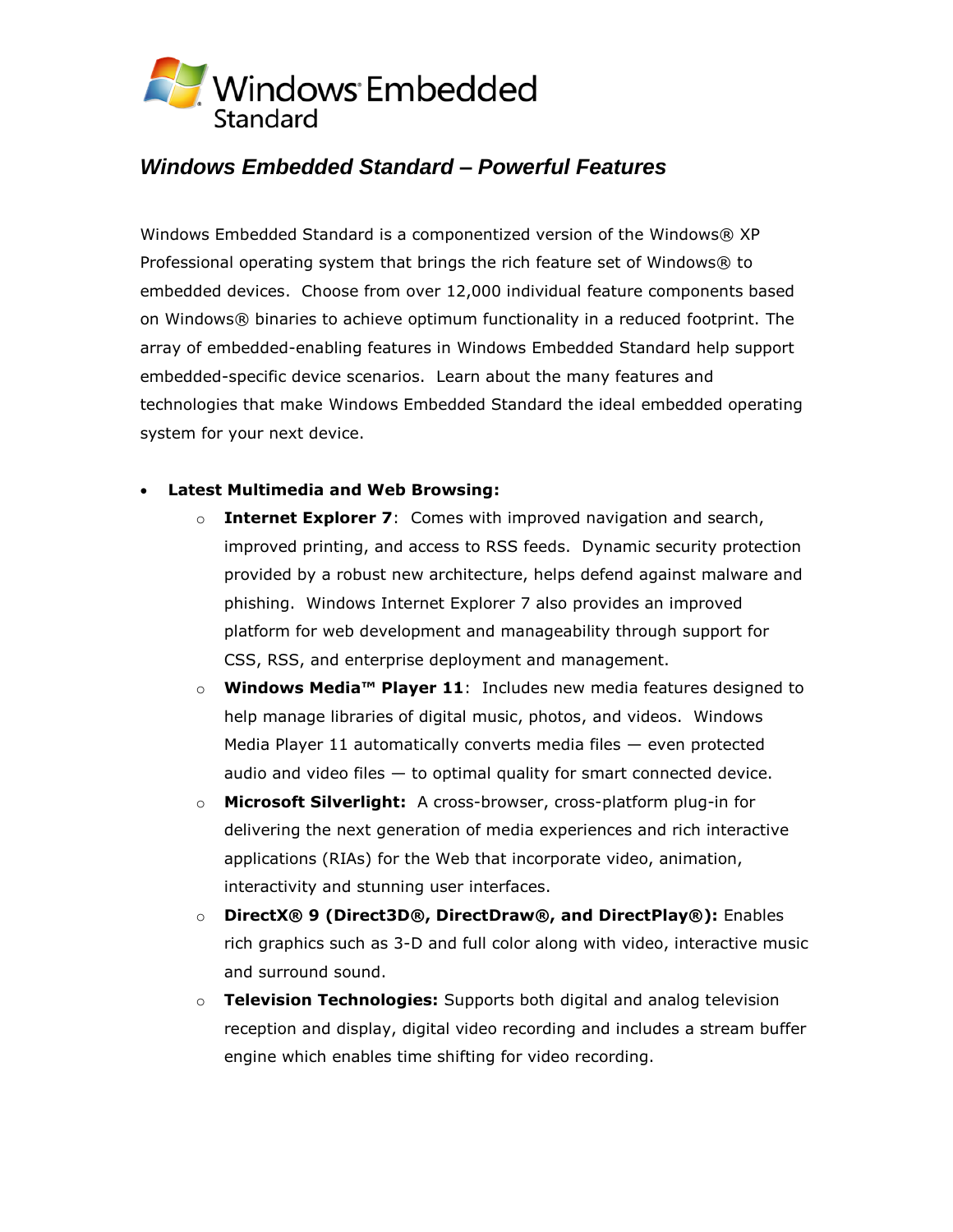

- **Supports a wide variety of industry-standard networking technologies**
	- o **Remote Desktop Protocol (RDP):** RDP allows a thin client, such as a Windows-based terminal, to communicate with a terminal server across a LAN, wide area network (WAN) or virtual private network (VPN) connection. Windows Embedded Standard release provides the latest version of Remote Desktop Protocol (RDP 6.1) to help enable Windows Embedded Standard-based thin clients, point of service devices, and multifunction printers to connect using the latest version of Windows Server remote computing technologies. RDP helps you use the new Terminal Services (TS) features and updates introduced in Windows Vista such as Network Level Authentication, Server authentication, resource redirection, TS gateway servers, Remote Programs, monitor spanning, and other visual improvements.
	- o **802.11:** Windows Embedded Standard supports the 802.11 wireless LAN (WLAN) standards, providing high bandwidth connectivity.
	- o **802.1X:** 802.1X helps provide security-enhanced access to the network to support WLANs and Ethernet. It enables interoperable user identification, centralized authentication and dynamic key management and can help achieve both wired and wireless LAN security-enhanced access.
	- o **Wi-Fi Protected Access 2 (WPA2):** Windows Embedded Standard provides support for WPA2, the latest wireless security solution derived from the IEEE 802.11i standards. WPA2 delivers support for the new Wi-Fi Alliance certification for wireless security, making it easier to connect to public spaces that are equipped with wireless Internet access — locations otherwise known as "Wi-Fi hotspots."
	- o **Universal Plug and Play (UPnP):** Universal Plug and Play (UPnP) is an architecture for pervasive peer-to-peer network connectivity of devices of all form factors, including intelligent appliances and wireless devices. UPnP is a distributed, open networking architecture that leverages TCP/IP and the Web to enable seamless-proximity networking in addition to control and data transfer among networked devices.
	- o **Win HTTP Services:** WinHTTP provides developers with a high-level interface to HTTP. WinHTTP is used primarily in server-to-server HTTP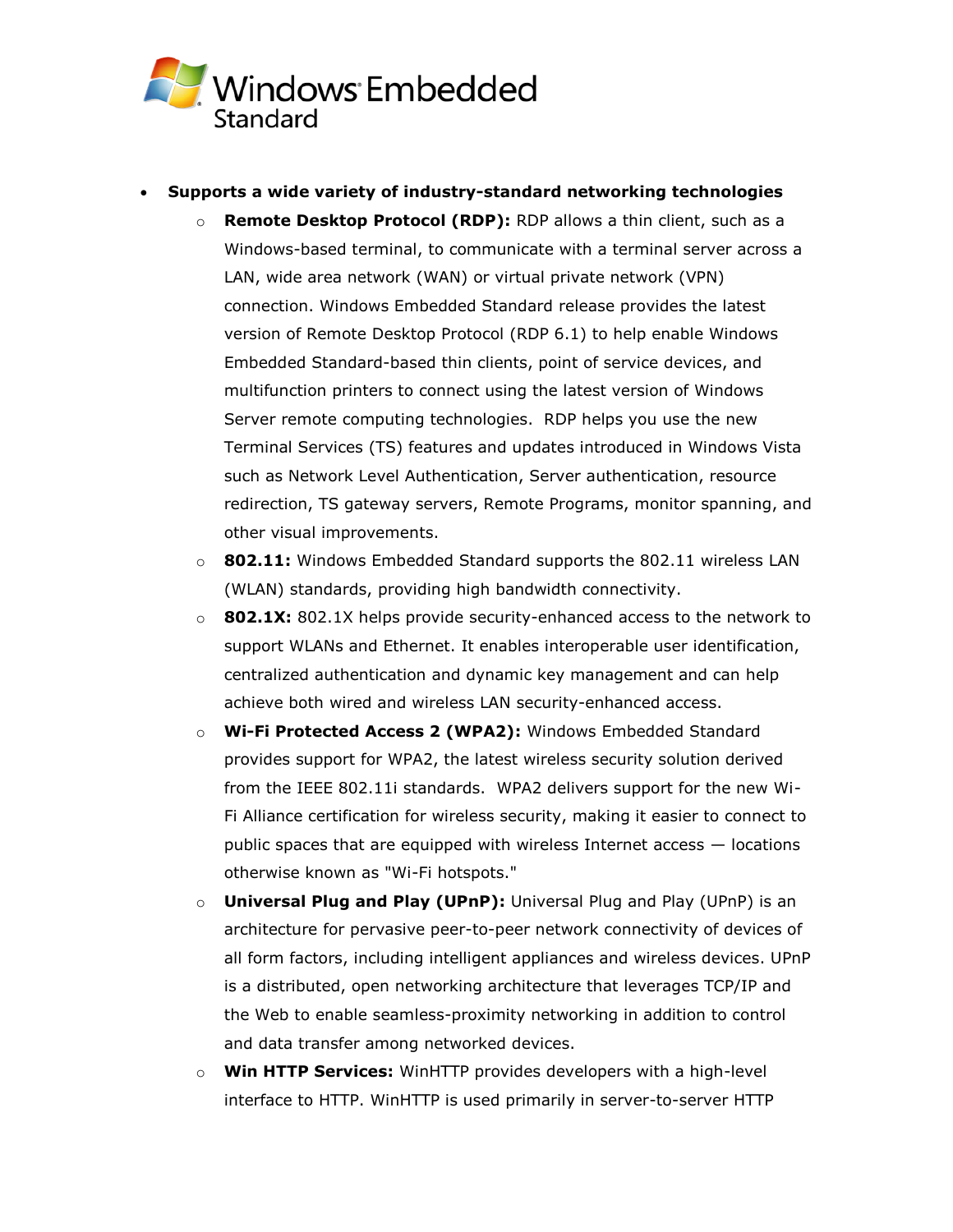

communication, and can be used in conjunction with Microsoft Internet Information Server (IIS).

- o **IPv6**: Windows Embedded Standard supports Internet Protocol version 6 which provides longer IP addresses, better routing capabilities, and more integrated security.
- o **Universal Serial Bus (USB):** USB 2.0 (as well as 1.0) is supported, and USB 2.o supports a wide array of USB peripherals such as scanners, mice, keyboards, and so forth.
- o **IEEE 1394:** An emerging standard for consumer video.
- o **Internet Connection Sharing**: Enables multiple devices to share a single Internet connection.
- o **Advanced Graphics Port (AGP):** AGP technology provides a dedicated, high speed port through which large blocks of 3-D texture data can be moved between the computer's graphics controller and system memory. It frees CPU resources and enhances overall graphics performance.
- o **Point-to-point protocol over Ethernet (PPPoE):** PPPoE enables LAN users to gain individual authenticated access to high-speed data networks and provides an efficient way to create a separate connection for each user to a remote server.
- o **Extensible Authentication Protocol over Ethernet (EAPOE):** This feature is an enhancement to secure WLANs, allowing servers to be deployed on Ethernet or WLANs.
- o **Infrared Data Association (IrDA) Support:** Windows Embedded Standard supports standards for this low-cost, low-power, cable replacement technology that enables any device to communicate from point-to-point when two devices share a line of sight.

### **Multiple Boot and Storage options (Embedded Enabling Features)**

- o **Remote Boot:** Enables Windows Embedded Standard clients to boot up an image from a server, eliminating the need for client-side persistent media.
- o **Enhanced Write Filter:** Enables you to boot from read-only media, such as CD-ROM, write-protected hard drives or flash, while protecting flash media from wear.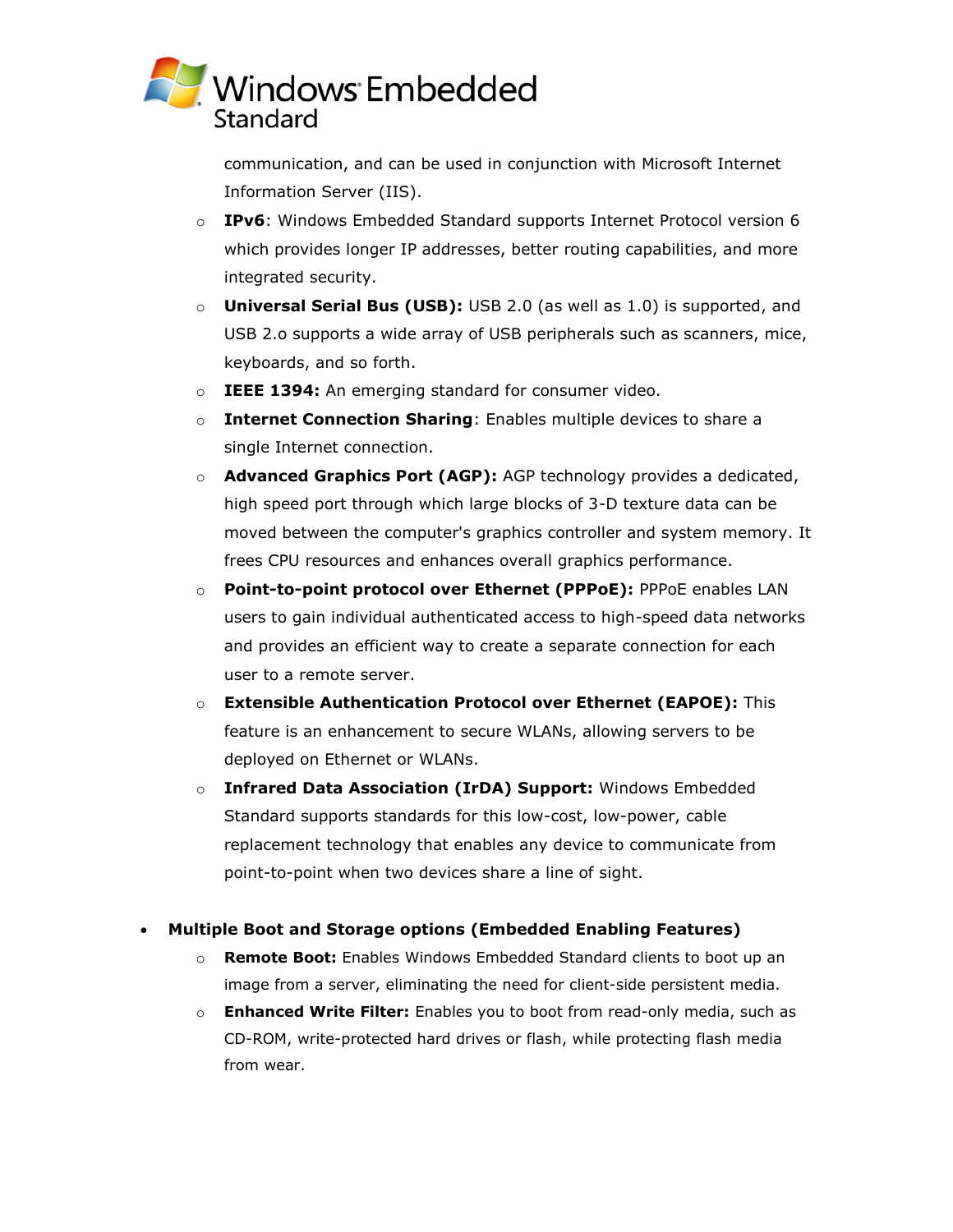

- **File Based Write Filter:** Provides more write protection granularity than EWF, allowing the developer to select individual files and/or folders that can be protected while allowing other files and folders on the same disk or partition to be updated.
- o **Flash Technology Support**: Windows Embedded Standard provides support for DiskOnChip Flash, PCMCIA-ATA, Compact Flash, MultiMediaCard and Memory Stick.
- o **El Torito support:** Enables you to boot and run a Windows Embedded Standard-based platform from CD-ROM, through support of this bootable CD-ROM format specification.
- o **USB Boot**: Windows Embedded Standard supports booting from a USB flash device (thumb drive or USB key). USB Boot offers many benefits, a USB Flash Device (UFD) is typically removable; swapping a UFD is much easier than swapping an internal hard disk drive (HDD).

#### **Numerous deployment and management technologies**

- o **First Boot Agent (FBA):** Allows you to perform run-time tasks that could not be authored offline with the Windows Embedded Studio tools. These tasks include security installation, catalog registration, Plug and Play detection, network configuration, dynamic-link library (DLL) registration and profile initialization.
- o **System Deployment Image (SDI) Manager:** Allows you to deploy images to virtual disks, eliminating the need for increased client-side memory. By using System Deployment Image to Hard Drive (SDI2HD), you can easily deploy image updates to the field by capturing an image on a hard drive and subsequently transferring it to a removable storage medium, such as a CD.
- o **Windows Pre-installation Environment:** Hardware-independent Windows environment that enables users to develop, deploy, and recover Windows Embedded Standard run-time images. can be booted over the network or via CD, allowing you to run without the need for client-side persistent media.
- o **Device Update Agent (DUA):** Management tool that enables you to service and manage deployed Windows Embedded Standard images and applications. DUA can run local or remote scripts that modify device settings or update system binaries.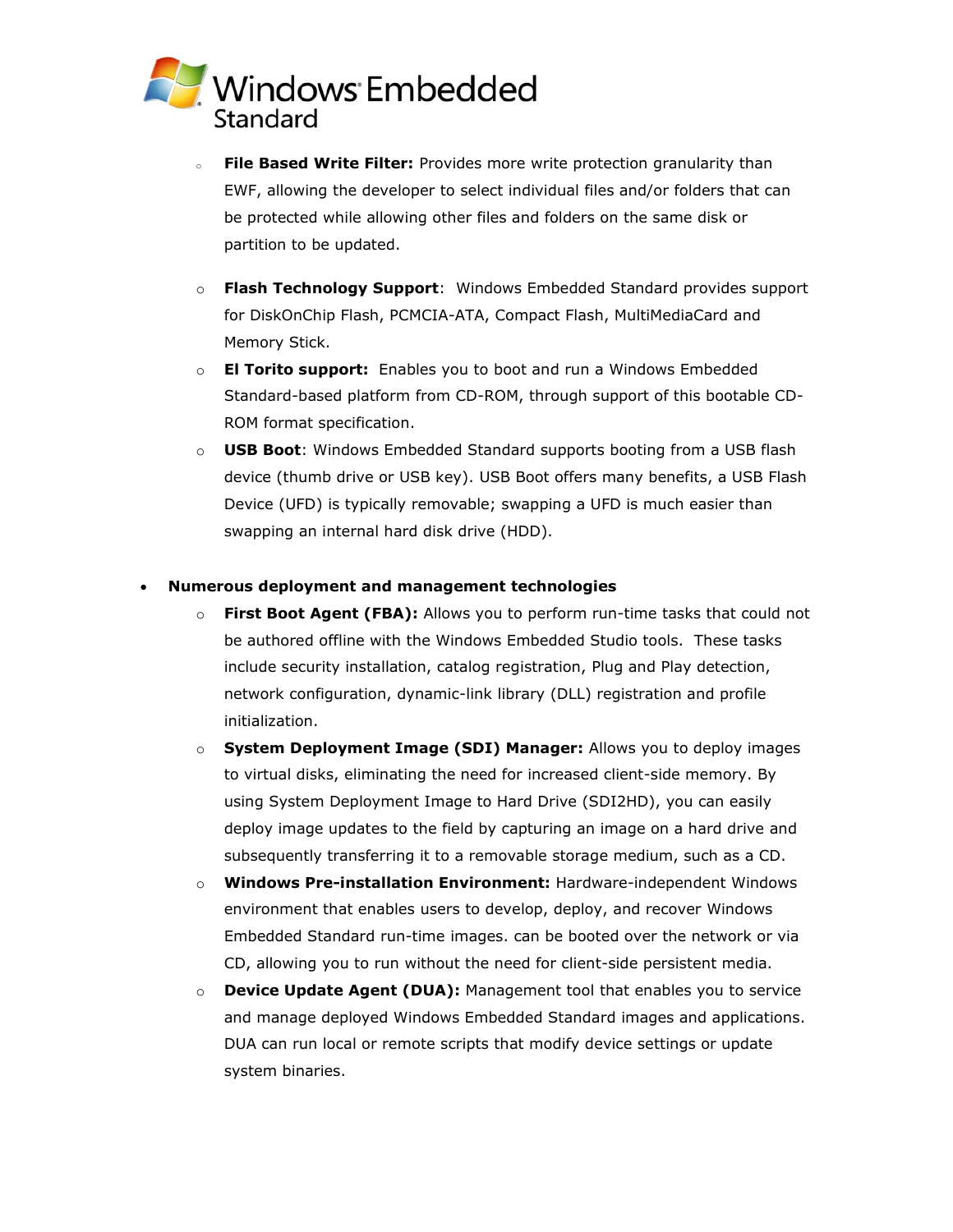

- o **Works with existing management tools**: Windows Embedded Standardbased devices are easily managed through interoperability with backend systems and tools including: Windows Management Instrumentation (WMI), Windows Scripting Host (WSH) and Microsoft Management Console (MMC).
- o **Active Directory Client:** With this capability, a device can participate in an Active Directory® domain and experience the benefits of being an Active Directory client.

#### **Efficient Power Management**

Windows Embedded Standard includes features that enable granular control over power consumption, such as:

- o **Advanced Configuration and Power Interface (ACPI) 2.0:** On an ACPIcompliant system, the operating system manages, directs, and coordinates power so the system is instantly accessible to users when needed, while remaining silent and consuming the least possible power when not actively working. Power Management services enabled include Thermal control, Hot Plug PCI, LCD dimming, power schemes, wake-on support, Power Policy for individual peripherals, and more.
- o **Advanced Power Management (APM):** Provides power management support for legacy systems based on the Advanced Power Management (APM) API.
- o **Power Management Control Library:** Provides standard power management functionality through a .DLL called Xpepm.dll. This DLL allows you to utilize the shutdown, restart, standby, and hibernate power management features, even if the configuration does not include the standard Start menu UI otherwise required to access power management functionality.

#### **Flexible Internationalization**

o **Language Packs:** Support for over 20 languages enables easy localization of the user interface. Enables developers to create code in one language (English, for example), while localizing GUIs and help menus, saving development time and effort.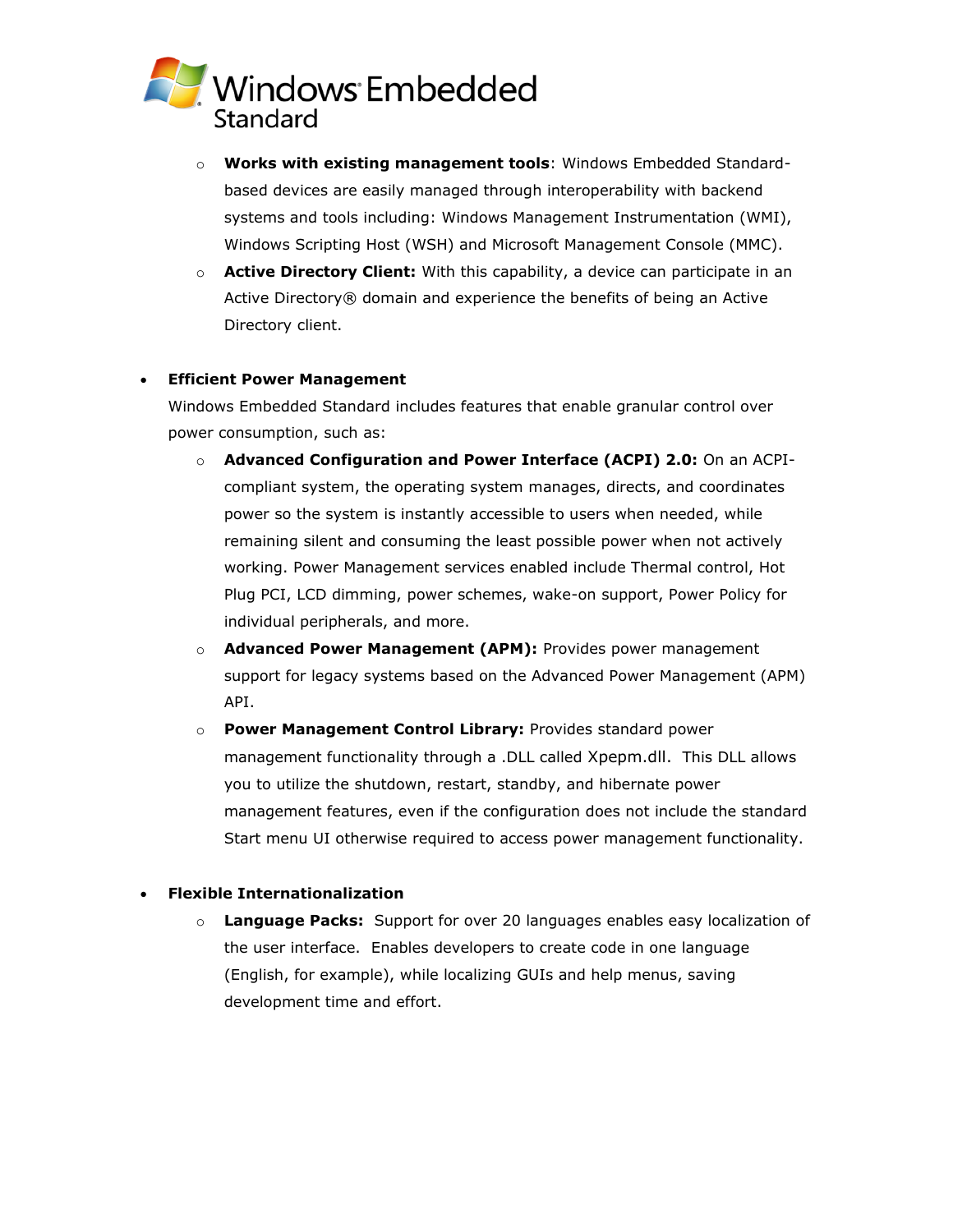

# *Windows Embedded Standard* - *Development Environment*

Windows Embedded Standard helps you to reduce time-to-market by taking advantage of a familiar programming model and a powerful set of tools. Windows Embedded Standard includes the Windows Embedded Studio, an end-to-end toolset that enables devices to be brought to market faster. The Windows Embedded Studio streamlines the end-to-end development process, helping developers to rapidly configure, build and deploy smart, connected, service oriented devices.

### **Windows Embedded Studio Platform Development Tools**

- o **Target Analyzer:** Helps you to quickly generate a base operating system configuration that supports your chosen hardware.
- o **Target Designer:** Helps you to rapidly build a custom operating system image. Features such as footprint estimator, which allow you to gauge the footprint impact of a component and its associated dependencies prior to image build, streamline the development process. Target Designer further accelerates your development efforts by including dependency checking capabilities prior to the image build process. Target Designer's design templates help you quickly generate a base configuration for various devices by providing all the base functionality you need for a specific device type.
- o **Component Designer:** Allows you to quickly convert unique drivers and applications into components that can then be used in your custom operating system image. Target Designer and Component Designer together provide a build environment to accelerate custom OS development.
- o **Component Database Manager:** Manages all of the components you have at your disposal and facilitates a high performance integrated build environment, through use of the Microsoft SQL Server Desktop Engine (MSDE).
- o **Command Line Tool:** Automate the end-to-end build process, search and manipulate the component database, investigate component relationships and dependency chains, import custom components, and delete components from the database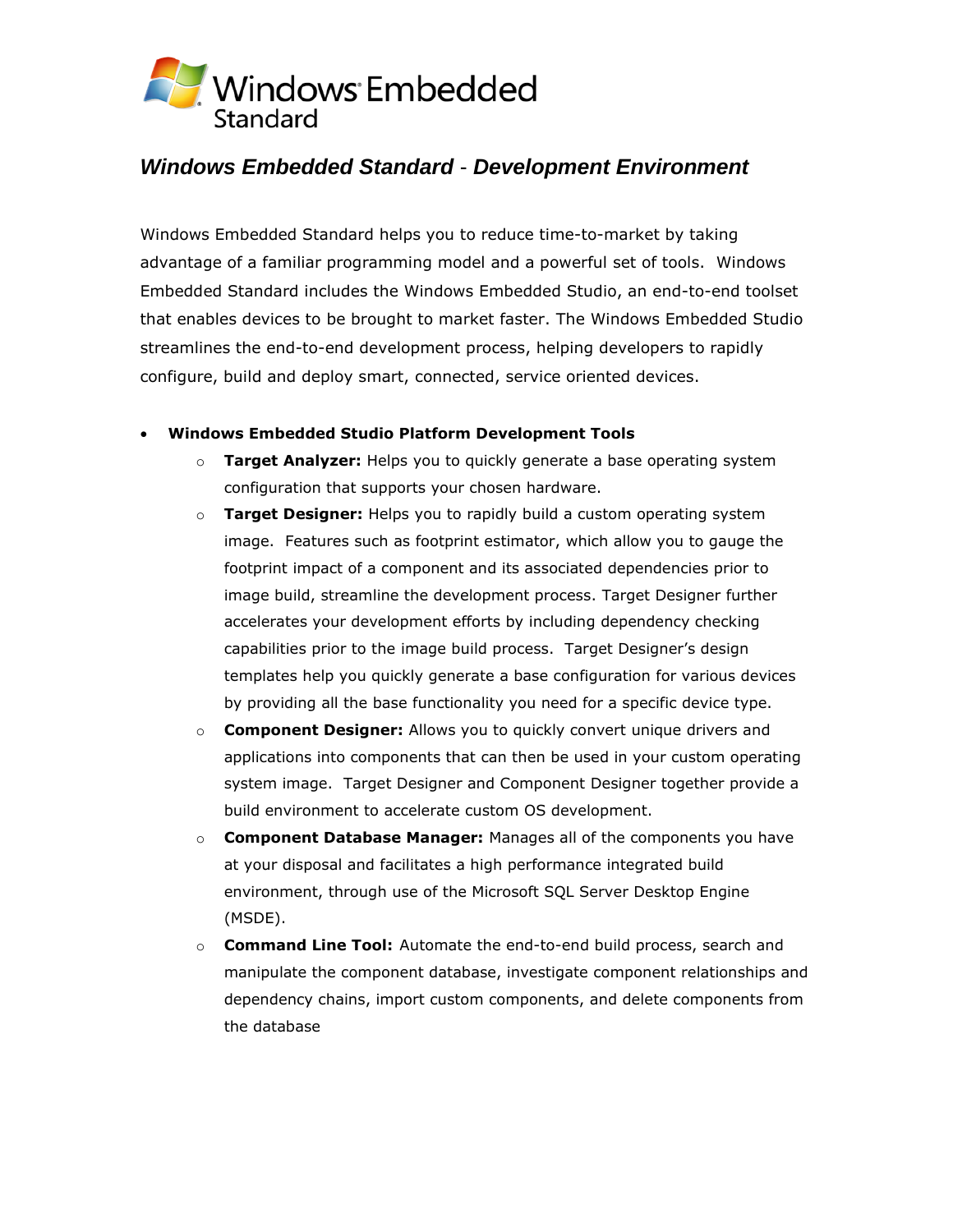

### **Application Development Tools**

- o **Visual Studio**: Helps you to build powerful embedded applications with the same standards-based, familiar tools used for mainstream application development by more than six million developers worldwide. You can use Visual Studio to build applications for your Windows Embedded Standard image.
- o **.NET Framework 3.5**: Windows Embedded Standard includes a component for the .NET Framework, enabling you to build, deploy and run Web-based applications, XML Web services, and stand alone applications built upon the Common Language Runtime and .NET Framework class libraries. The NET Framework 3.5 is the new managed-code programming model for Windows, new technologies for building applications that have a visually compelling user experience, eases communication across technology boundaries, and support for a wide range of business processes. Some of these new technologies include: Windows Presentation Foundation (WPF) and Windows Communication Foundation (WCF).

### **Use Commodity PC Hardware and Desktop Software**

- o **Full Win32 binary compatibility**: Accelerate your development process by easily porting over desktop/Win32 applications, drivers and services to your Windows Embedded Standard operating system.
- o **Use PC hardware**: Streamline your platform development by taking advantage of PC drivers, services and applications.
- o **Desktop usability expertise:** Take advantage of familiar features such as drag-and-drop and the overall look and feel of the desktop version of the product.
- o **Componentized drivers**: includes componentized drivers for Intel's most recently released x86 chipset providing device makers with the flexibility to easily migrate and benefit from the performance improvements of the latest processor generation.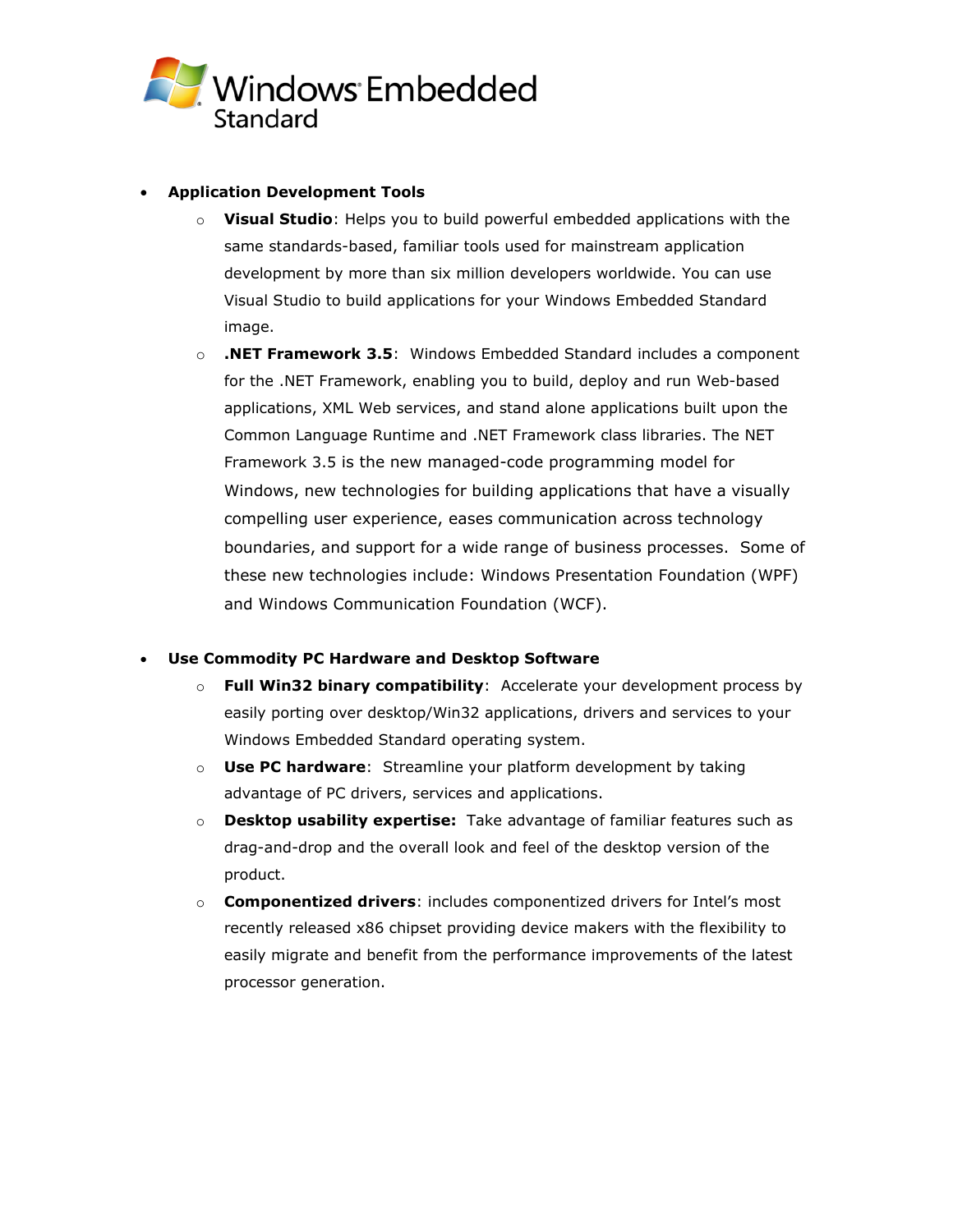

# *Windows Embedded Standard* – *Enterprise Features*

## **Connecting into existing infrastructure**

o Support for Windows Server Update Services, System Center Configuration Manager, Windows Server and Microsoft Operations Manager helps ensure that Windows Embedded Standard supports enterprise-class manageability of both operating system and application level updates helping enterprises to protect, manage, and monitor devices within existing IT infrastructures

### **Enterprise-class Security**

- o **Encrypting File System (EFS) with Multi-User Support:** Encrypts each file with a randomly generated key. The encryption and decryption processes are transparent to the user. In Windows Embedded Standard, EFS can allow multiple authorized users access to an encrypted document.
- o **Internet Protocol Security (IPSec):** Uses cryptographic security services to help protect organizations' data that is transmitted over a virtual private network.
- o **Smart Card support:** Windows Embedded Standard integrates smart card capabilities into the operating system, including support for smart card login to terminal server sessions.
- o **Kerberos authentication protocol:** Provides industry-standard security authentication.
- o **Internet Connection Firewall:** Windows Embedded Standard has a firewall client that can help protect devices from common Internet attacks.
- o **Software restriction policies**: This feature provides a policy-driven mechanism to identify software running in a domain and help control its ability to execute. It can help identify software that is hostile or unwanted and guard against it executing on Windows Embedded Standard-based devices.
- o **Certificate Services**: Windows XP Professional supports multiple levels of a certification authority hierarchy and a cross-certified trust network using digitally signed certificates.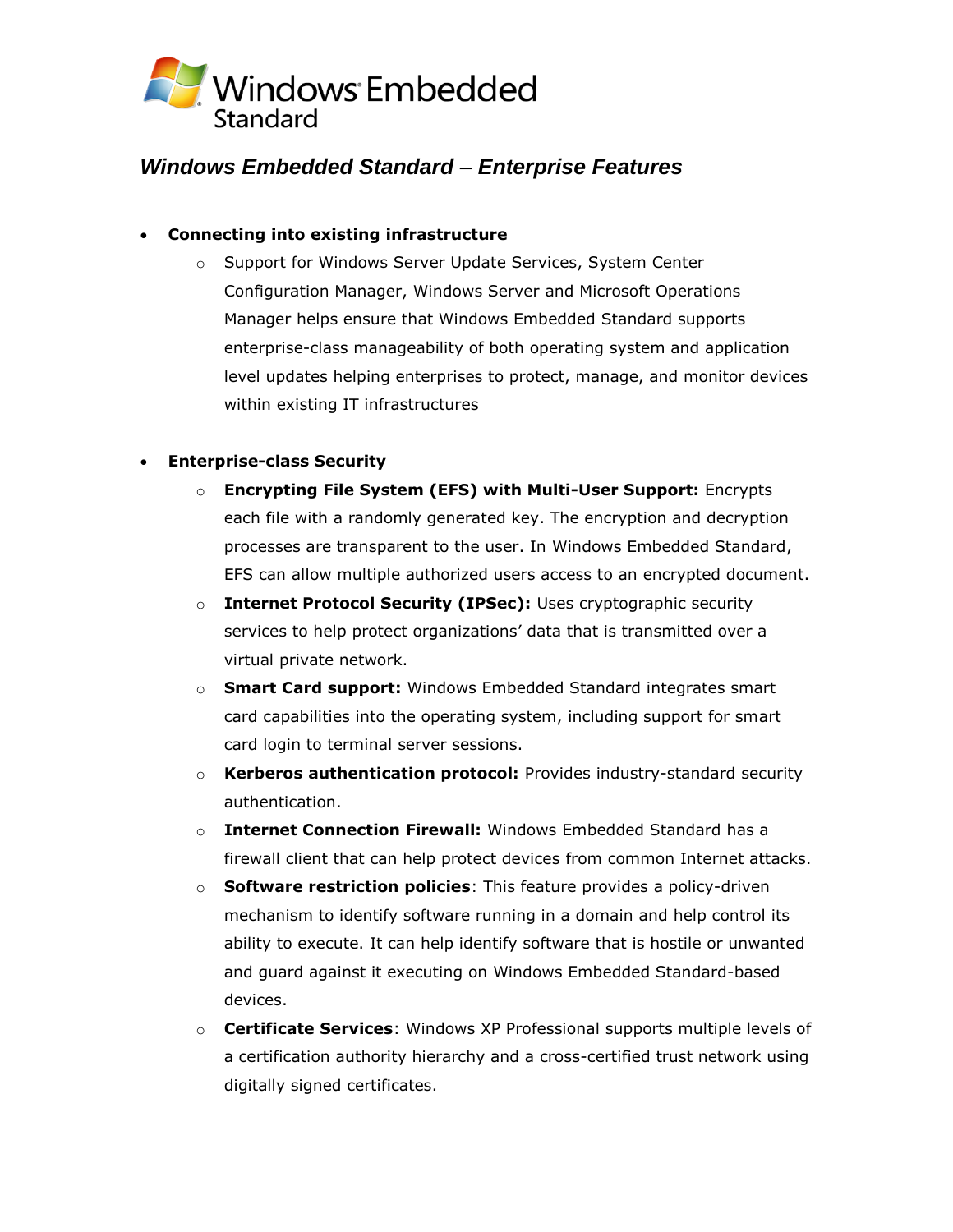

- o **Credential Manager**: A controlled store for password information. It allows users to input usernames and passwords once, and then have the system automatically supply that information for subsequent visits.
- o **Access Control Infrastructure**: Support for thousands of securityrelated settings, such as user access permissions, that can be implemented individually to protect selected files, applications, and other resources. These features include:
	- Access Control Lists (ACL): Create a resource, such as a folder or file share, and either accept the default access control list settings or implement custom access control list settings.
	- Security Groups: Place users in the standard security groups, such as Users, Power Users, and Administrators, and accept the default ACL settings that apply to those security groups.
- o **Security Configuration Manager**: This is a set of tools that you can use to manage security policy on your computer, organizational unit, or domain.